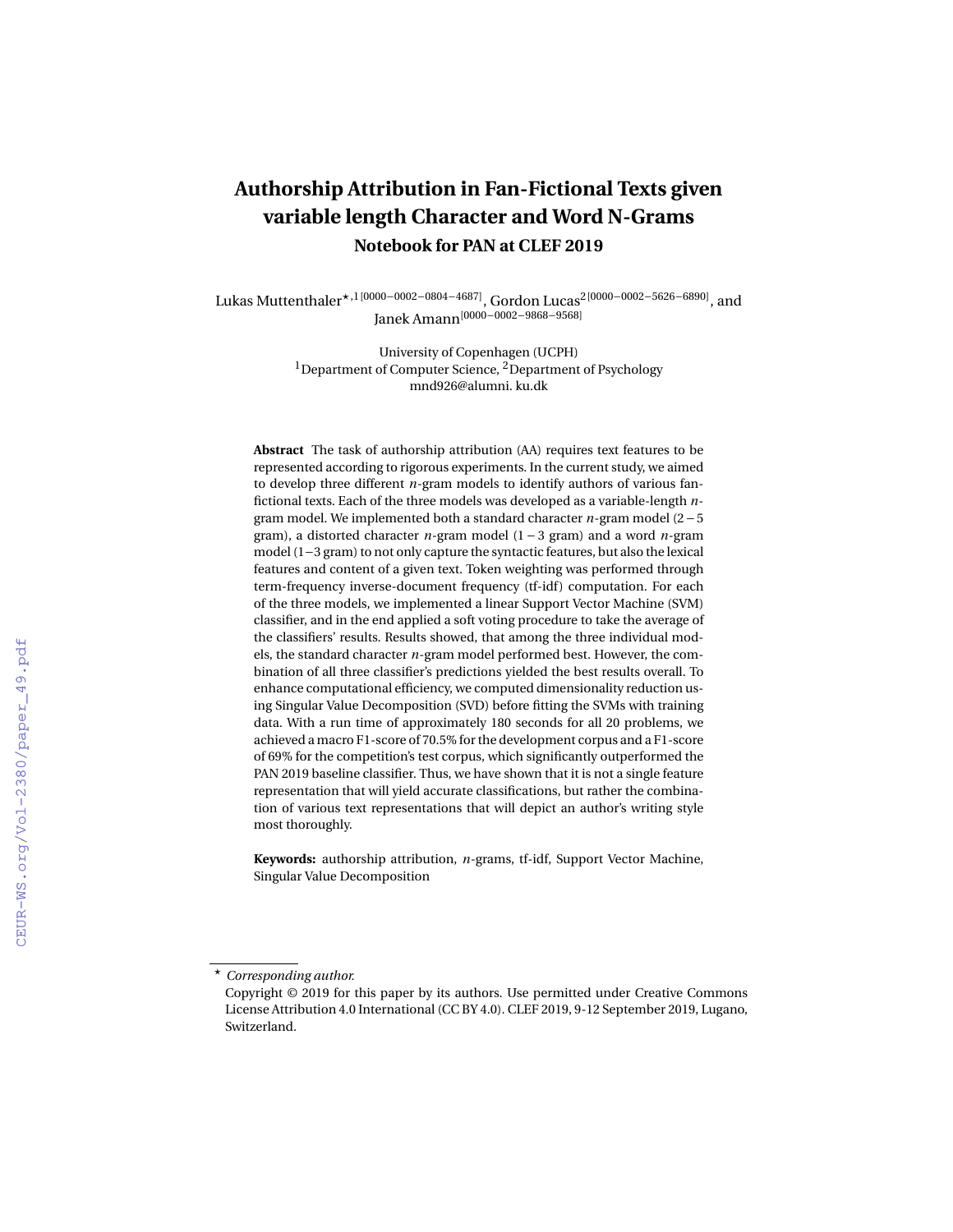# **1 Introduction**

Authorship Attribution (AA) is the task of determining the author of a text from a set of candidates. It can be a daunting exercise for both humans and machines, if one does not know which parts of a document represent an author's writing style. However, if features are represented according to rigorous experiments (e.g., through the use of regular expressions and hyper parameter optimization) and adequately capture the syntactic use of language, it may well support automated systems which aim to recognize a text's author. In the context of machine learning, AA can be regarded as a multi-class, single-label text classification problem [\[6\]](#page-8-0). Its applications include plagiarism detection and forensic linguistics as well as research in literature [\[4](#page-8-1)[,11\]](#page-8-2). For comprehensive surveys of this topic see [\[5\]](#page-8-3) and [\[12\]](#page-8-4).

In this working notes paper, we describe our approach to the cross-domain AA task of the PAN 2019 competition, which comprised of the identification of the authors of fan fiction [\[8\]](#page-8-5). Fan fiction describes literary works written by fans based on a previous, original literary work (also called the *fandom*). Fan fiction usually includes the characters from the original, it does, however, change or reinterpret other parts of the story, such as settings or endings, or explores a less prominent character in more detail [\[7\]](#page-8-6). In recent years, fan fiction has generated some controversy concerning the violation of intellectual rights [\[8\]](#page-8-5). In this years PAN competition, one of the tasks constitutes of 20 author identification problems in English, French, Italian and Spanish (5 for each language). Each problem featured 9 candidate authors, for each of which 7 known texts were provided. The term cross-domain in this particular context refers to the fact that the texts with known authorship were from different fandoms, whereas the unknown texts were in a single and different fandom [\[8\]](#page-8-5). While PAN 2018 featured a closed set of candidate authors, this years task presents an open set problem: The real author of some tests cases are unknown.

## **2 Method**

#### **2.1 Feature Representation**

Similarly to last year's best performing team [\[2\]](#page-8-7), we deployed three different n-gram models to represent the fan-fictional texts. We implemented both character and word n-gram models. All models are variable length n-gram models as, according to recent experiments, variable length n-gram models both represent an author's style more adequately and yield higher precision and recall scores than fixed n-gram models which do not capture the full scope of syntactic and lexical features [\[2](#page-8-7)[,3,](#page-8-8)[6\]](#page-8-0).

The first model we implemented, which was a standard character n-gram model, consisted of bigram, trigram, four-gram and five-gram token representations (i.e., 2 − 5 grams). Hyperparameter tuning experiments revealed that, 2 − 5 gram models yield the best results and represent an author's text more thoroughly than any other additive lower or higher n-gram text representations. However, for this standard character model we also computed an additional vector of unigram punctuation marks, which we then concatenated with all other character n-gram representations after pre-processing computation. We kept punctuation marks as we consid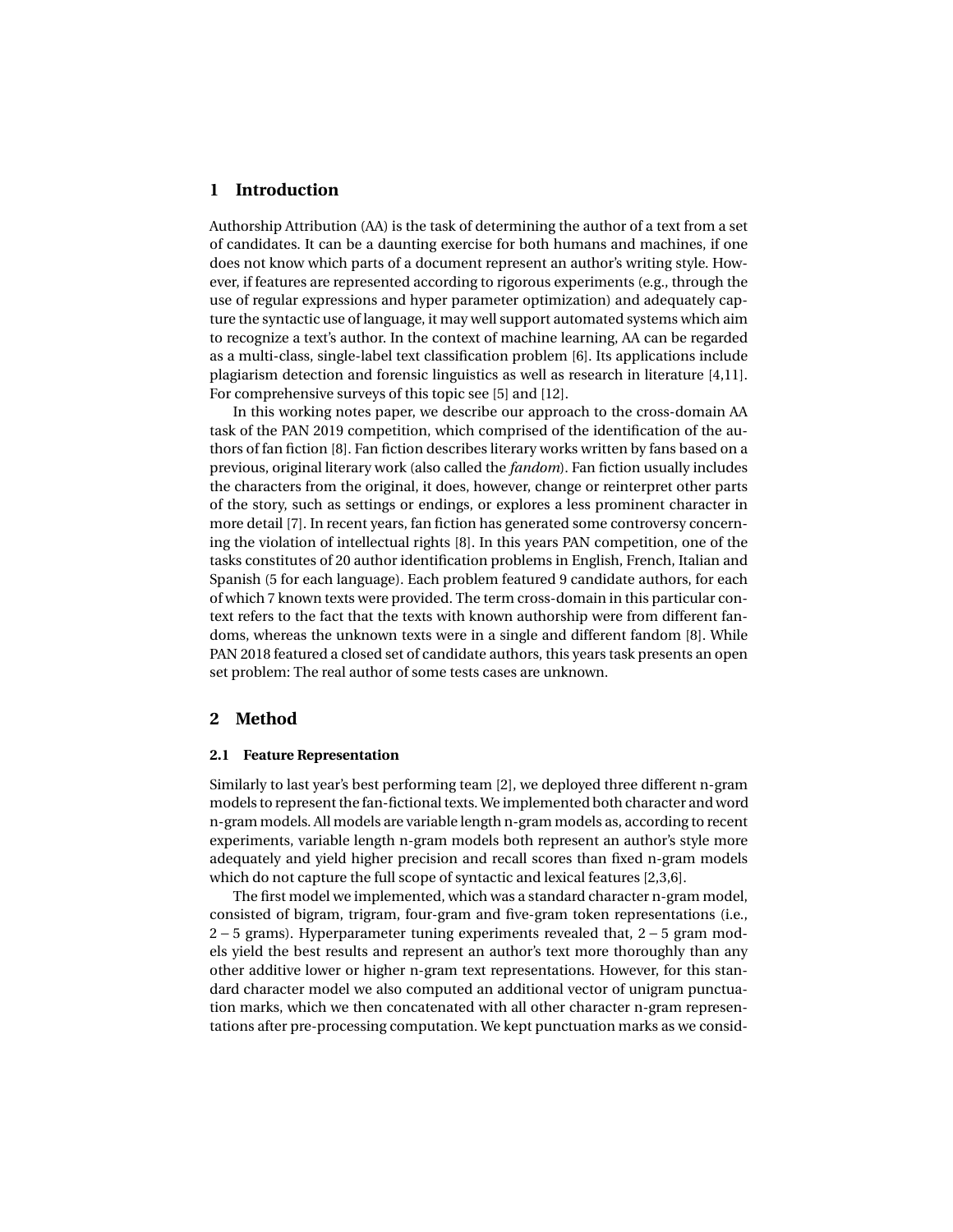ered them important features for an author's use of language. The use, and in particular the frequency, of punctuation marks in a given text, reveals crucial information about an author's writing style [\[1](#page-8-9)[,4\]](#page-8-1). Furthermore, we converted each non-zero digit into a 0, since it is not a digit that represents a unique writing style, but rather how numbers are depicted in a given text (e.g., 1*k* vs. 1000; 1, 000 vs. 1.000). The latter step was implemented for all three models. This particular model primarily captured syntactic and morphological features.

<span id="page-2-0"></span>

| <b>Original Text</b>                                                                | <b>Distorted Text</b> |
|-------------------------------------------------------------------------------------|-----------------------|
|                                                                                     |                       |
| "Yes," you agree. "                                                                 |                       |
|                                                                                     |                       |
| it would be worth it. Even if I weren't able <sup>******</sup> ******************** |                       |

**Table 1:** Showcase of text distortion. The text was extracted from problem set 2.

The second model, which may be deemed a distorted character model, consisted of unigram, bigram and trigram token representations (i.e.,  $1 - 3$  grams). This model particularly draws attention to punctuation marks, spacing, diacritics, and all other non-alphabetical characters, including numbers [\[2\]](#page-8-7). We replaced all non-diacritics through an asterisk symbol (\*) to yield a uniform representation of dispensable characters and hence distorts the text (see Table [1\)](#page-2-0). We deployed this model to account for an author's orthography and punctuation that is not necessarily dependent on other aspects of language use. We suspected that punctuation and orthography might well represent individual features of language. To provide an example, an author might have preferences for ellipses, or might leave out accents in Spanish or French texts.

Lastly, we computed a variable-length word n-gram model, which consisted of unigram, bigram and trigram token representations (i.e.,  $1 - 3$  grams). As a word ngram model, contrary to a character n-gram model, rather captures the vocabulary and register than morhological and syntactic features and thus draws attention to the content, we removed punctuation marks and special characters as such tokens do not reveal decisive information about an author's choice of words. We only kept alphanumerical characters.

## **2.2 Text Preprocessing**

to choose it, for whatever

To summarize, for all three n-gram models, we computed the following text preprocessing steps:

**–** Each **non-zero digit** was represented by a 0 digit place-holder. This step was computed, since different digits neither reveal crucial information about the vocabulary and register nor about the syntax of a given text. What's important is whether a digit or number appeared in a text and how frequently it was used. Furthermore, to gather information about syntactic features, it is indispensable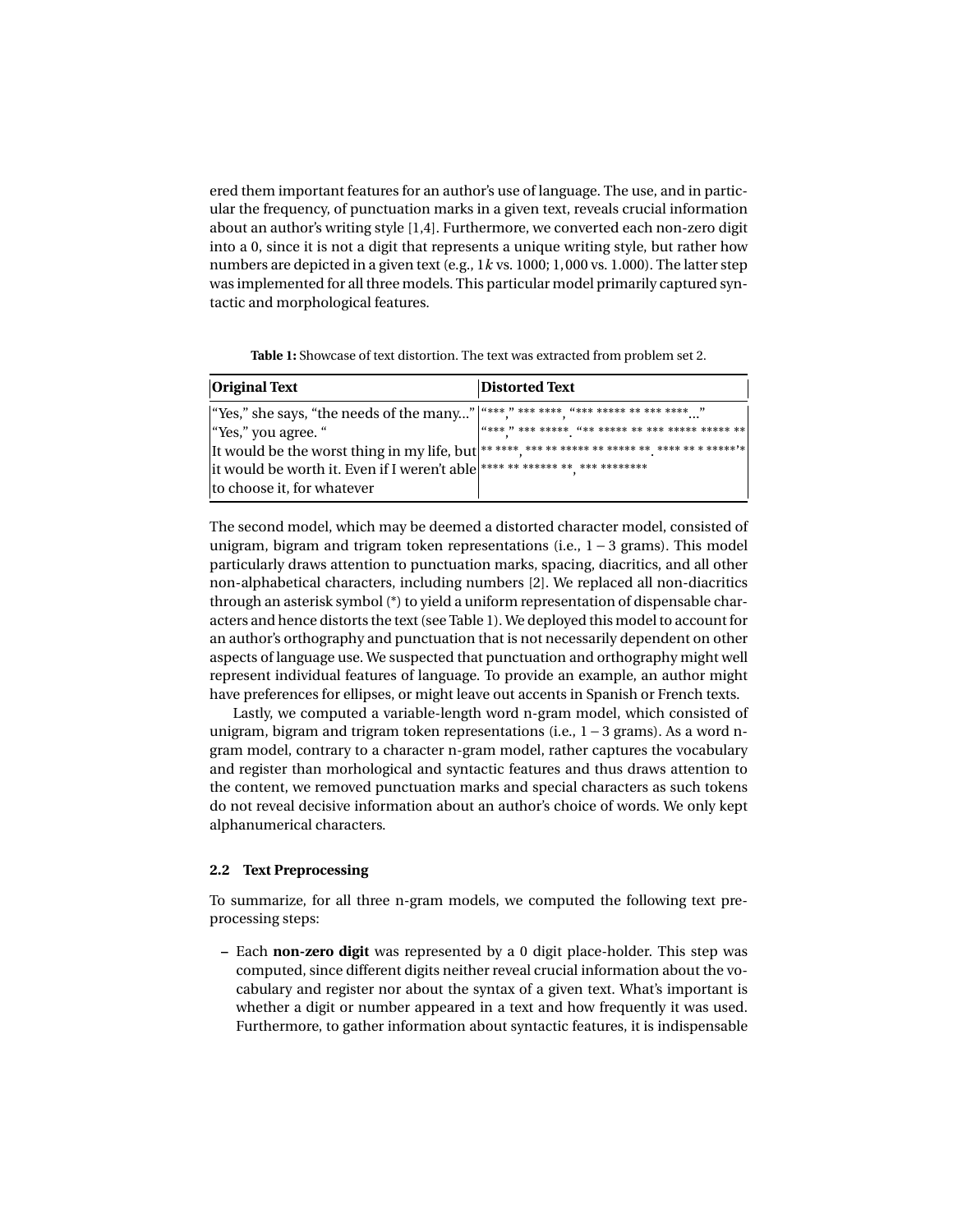to know how numerical characters were depicted by an author (see section on standard character n-gram model).

- **–** Each **hyperlink**, that appeared in a given text, was replaced by an **@** sign. We computed the latter step, as we did not deem hyperlinks crucial features for an author's use of language. What's decisive is whether and how frequently hyperlinks were used within a given text but not the actual hyperlink that was cited.
- **–** For each string, new lines denoted as either **"\n"** or **"\t"** were replaced by the empty string.
- **–** We did **not** perform text **lower-casing** as we suppose, that the usage (and in particular its corresponding frequency) of upper-case letters (e.g., nouns, proper nouns, entities, named entities) reveal important information about the writing style of an author.
- **–** We did not remove stop words as we believe, that **function words** (e.g., "the", "a", "have") - which, in the vast majority of documents, are the most frequently used words - reveal decisive insights into an author's use of language. However, we still assign lower weights to terms that appear highly frequently across the entire corpus.
- **–** Weighting for both character and word n-gram models was performed through term-frequency inverse-document-frequency (**tf-idf**) computation to assign lower weights to words, which appear more frequently across the entire corpus, and higher weights to words which are found only in specific documents and thus reveal crucial information about a text. To prevent a division by zero, we computed **smooth inverse document frequency** instead of normal idf. Smoothing idf means adding a 1 to the denominator within the logarithmic fraction:  $\log\left(\frac{N}{1+n_t}\right)$ .
- **–** To decrease dimensionality, enhance computational efficiency and reduce time complexity, we computed **Singular Value Decomposition** (SVD) for each of the three variable length n-gram models. The final number of dimensions chosen  $(d = 63)$  was dependent on the number of samples per problem. As each problem consisted of 63 texts and *d* cannot be higher than the number of samples in SVD, we deemed this number as an appropriate size for *d* to capture the most variance.

#### **2.3 Models**

For each of the three models (*standard character, distorted character and word ngrams*) we developed linear, multi-class Support Vector Machines (SVM). In so doing, we made use of Python's Sklearn library [\[9\]](#page-8-10). Each classifier was cross-validated three times.

Results of the three individual SVMs were combined in a soft-voting manner: We simply averaged the probabilities for each candidate author across the three models. Initial experiments revealed that a pure averaging yields better results than feeding the probabilities into a new classifier. Hence, we did not deploy a fourth model (see Figure [1\)](#page-4-0).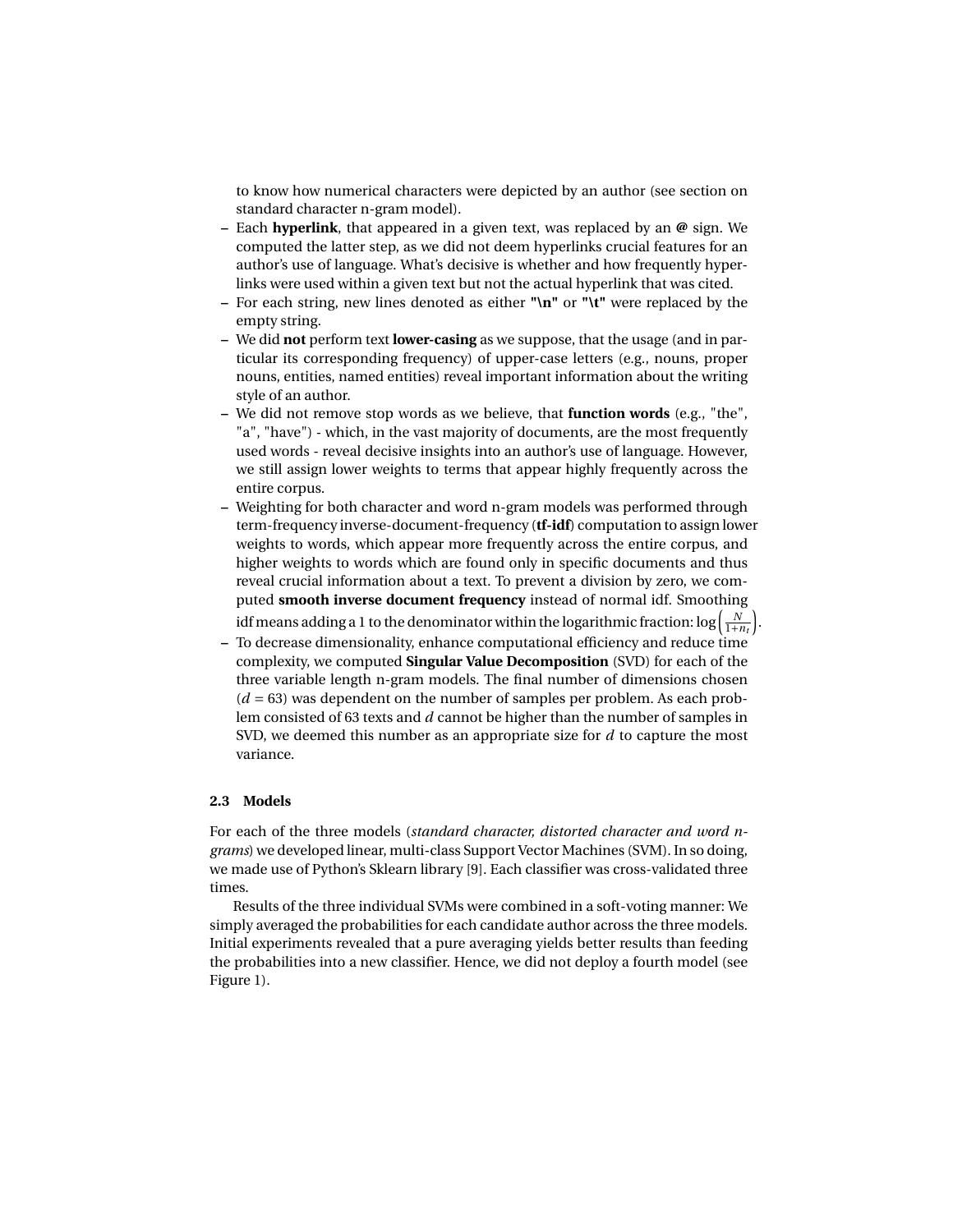<span id="page-4-0"></span>

The soft voting computation was performed as follows:

$$
\arg\max \frac{\sum_{i=1}^{k} p_i}{k} \tag{1}
$$

where  $p_i$  is the probabilities vector for each individual model and  $k = 3$ 

**Figure 1:** Illustration of the model architecture. After text pre-processing, features for the individual models were extracted. The three individual probability outputs are combined through a soft voting procedure into a final prediction.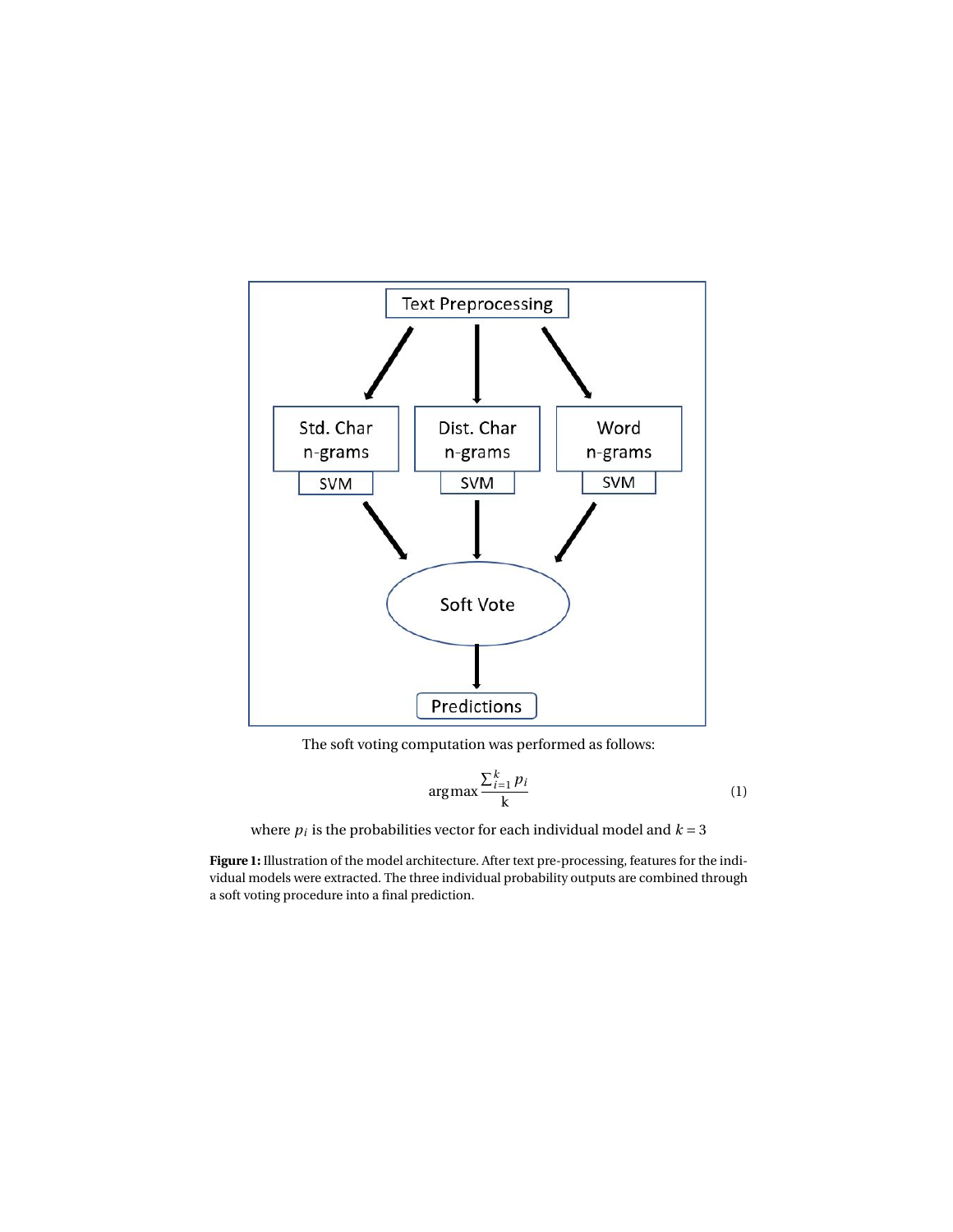The procedure was as follows:

- **–** Firstly, the predicted probabilities obtained by each individual classifier were concatenated into a  $n \times d$  matrix, where *n* is the number of classifiers ( $n = 3$ ) and *d* denotes the number of classes / candidates.
- **–** Secondly, for each text, we computed the average among the three 1×*d* probability vectors, which, according to soft voting, yields a more accurate probabilities depiction than individual probability distributions.
- **–** Lastly, for each text, a "new" average probability distribution was computed, which served as the probabilities vector for the final prediction.

Our classifiers were required to consider that a test text may have been written by an unknown author. To enhance this algorithmic decision-making process, our models classified a text's author as unknown, if the difference between the model's highest and second highest probabilities was below 0.1, or if the highest probability was below 0.25. The latter served as an additional feature (compared to the PAN 2019 baseline model), we regarded as crucial to include in our algorithm. The hyper parameters of the final analysis pipeline are summarized in Table [2.](#page-5-0) Our final model for the PAN 2019 shared task was deployed on a virtual machine using the TIRA architecture [\[10\]](#page-8-11).

<span id="page-5-0"></span>

| term extraction              | n-gram range                   | std char $(2-5)$<br>dist char $(1-3)$<br>word $(1-3)$ |  |  |
|------------------------------|--------------------------------|-------------------------------------------------------|--|--|
| feature extraction           | tf<br>idf<br>norm              | sublinear<br>smoothed<br>L2                           |  |  |
|                              | proportion of n-grams used 0.5 |                                                       |  |  |
| scaling                      | MaxAbsScaler                   |                                                       |  |  |
| dimensionality reduction SVD |                                | 63 components                                         |  |  |
| classification               | classifier                     | SVM                                                   |  |  |
|                              | decision procedure             | soft vote                                             |  |  |
|                              | metric                         | average                                               |  |  |
|                              | min difference                 | 0.1                                                   |  |  |
|                              | min probability                | 0.25                                                  |  |  |

#### **Table 2:** Settings of the final model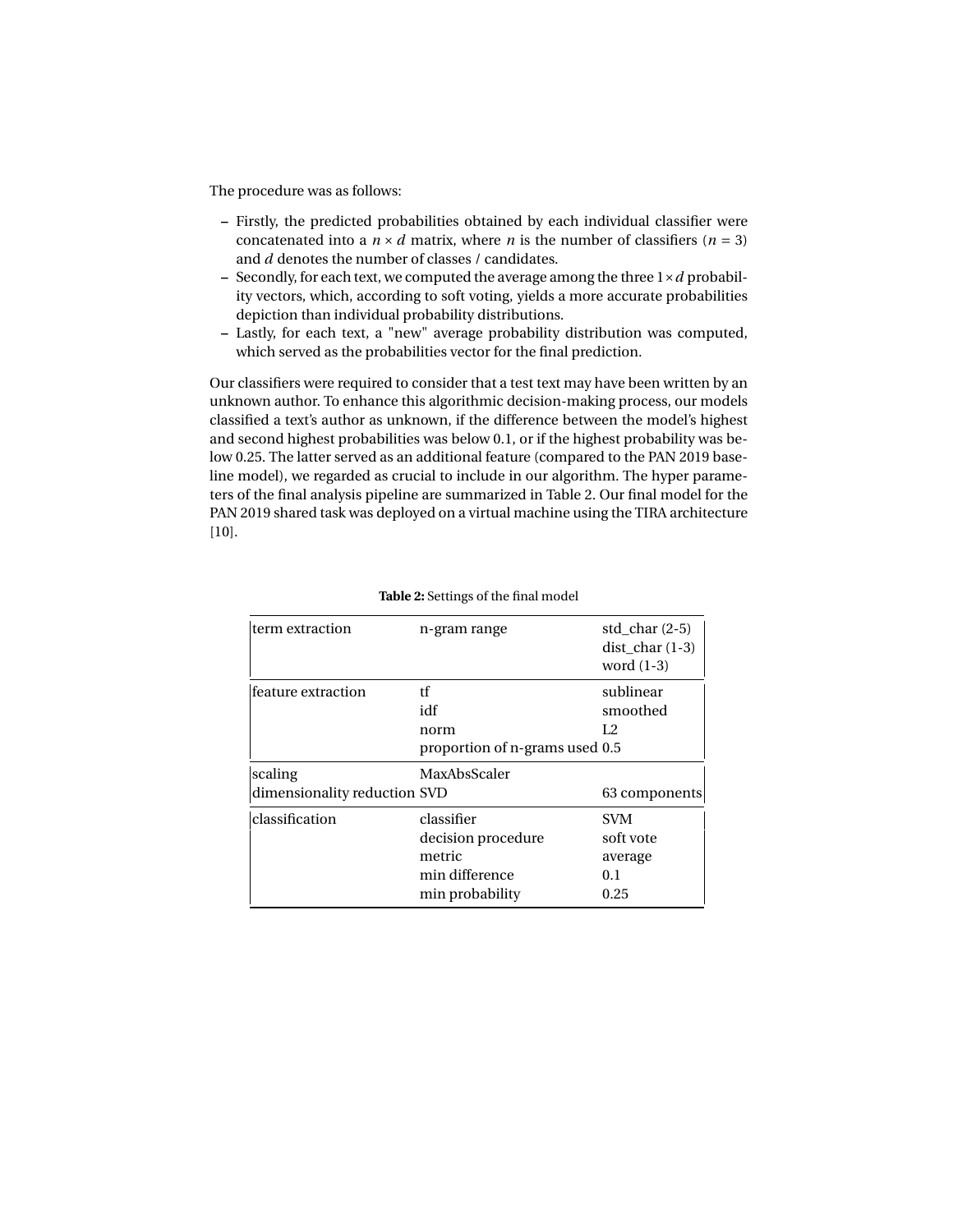# **3 Results**

Table [3](#page-6-0) summarizes our results obtained for the development corpus. We compared performances between the official PAN 2019 baseline SVM classifier, our three individual classifiers and the soft vote average model. The highest scores for each problem are displayed in bold face.

<span id="page-6-0"></span>**Table 3:** Comparison of Macro F1 scores for our different models on the PAN 2019 AA development corpus

|      |             | Problem Language nr test texts baseline char |       |                   |                     | dist word soft vote |
|------|-------------|----------------------------------------------|-------|-------------------|---------------------|---------------------|
| 01   | en          | 561                                          | 0.695 |                   | 0.741 0.742 0.631   | 0.857               |
| 02   | en          | 137                                          | 0.447 |                   | 0.552 0.423 0.455   | 0.553               |
| 03   | en          | 211                                          | 0.491 |                   | 0.620 0.579 0.489   | 0.738               |
| 04   | en          | 273                                          | 0.331 |                   | 0.417 0.238 0.299   | 0.537               |
| 05   | en          | 264                                          | 0.473 |                   | 0.481 0.417 0.475   | 0.585               |
| 06   | fr          | 121                                          | 0.702 |                   | 0.711 0.655 0.437   | 0.777               |
| 07   | $_{\rm fr}$ | 92                                           | 0.499 |                   | 0.551 0.427 0.469   | 0.588               |
| 08   | fr          | 430                                          | 0.506 | 0.569 0.474 0.411 |                     | 0.673               |
| 09   | fr          | 239                                          | 0.599 |                   | 0.656 0.636 0.437   | 0.723               |
| 10   | fr          | 38                                           | 0.442 |                   | 0.544 0.481 0.303   | 0.658               |
| 11   | it          | 139                                          | 0.651 |                   | 0.708 0.662 0.505   | 0.780               |
| 12   | it          | 116                                          | 0.594 |                   | 0.685 0.527 0.584   | 0.658               |
| 13   | it          | 196                                          | 0.687 |                   | 0.762 0.572 0.625   | 0.786               |
| 14   | it          | 46                                           | 0.583 |                   | 0.680 0.725 0.464   | 0.750               |
| 15   | it          | 54                                           | 0.745 |                   | 0.778 0.451 0.654   | 0.785               |
| 16   | sp          | 164                                          | 0.768 |                   | 0.826 0.536 0.705   | 0.843               |
| 17   | sp          | 112                                          | 0.584 |                   | 0.653 0.497 0.634   | 0.723               |
| 18   | sp          | 238                                          | 0.704 |                   | 0.803 0.706 0.610   | 0.823               |
| 19   | sp          | 450                                          | 0.556 |                   | 0.635 0.441 0.505   | 0.682               |
| 20   | sp          | 170                                          | 0.511 |                   | 0.530 0.141 0.294   | 0.479               |
| mean | all         | 203                                          | 0.578 |                   | $0.645$ 0.516 0.499 | 0.705               |

No changes were made to the provided baseline classifier; as such it utilized only character trigrams, a minimum document frequency of 5 (character trigrams that appeared less frequently than five times across the corpus were not included in the vocabulary), no text lower casing and no weighting of the bag of words (only using a count-based approach), a one-vs-rest multi-class strategy. It classified documents as unknown, if and only if, the highest and second highest predictions were less than 0.1 apart.

Results showed that the standard character n-gram model performed generally better than the variable length word n-gram or distorted character n-gram model. However, in the vast majority of runs, the soft voting classifier resulted in a higher score than any of the individual models (see Table 2). According to the mean scores obtained for the three individual models, the word n-gram model showed the worst performance. This is in line with the assumption, that authorship manifests itself in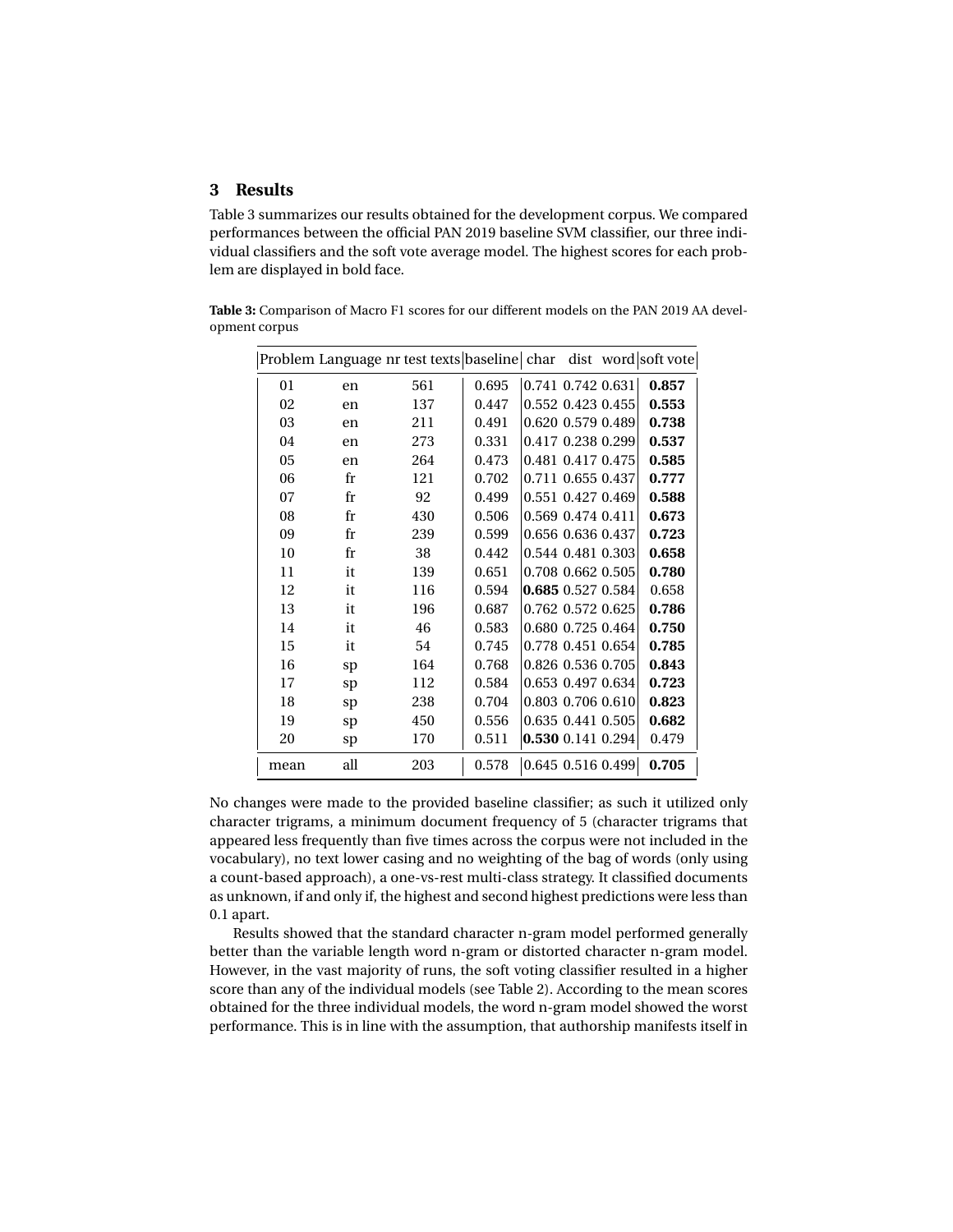style and thus a text's syntax and morphology rather than in a text's vocabulary. Word n-grams primarily encode lexical information about a document, whereas standard character n-grams and diacritic characters n-grams rather capture the syntactic and morphological characteristics of the text, which further reveal information about an author's writing style.

SVD implementation reduced our algorithm's computational time from approx. 30 minutes to just 180 seconds. In the final evaluation, we, unfortunately, were unable to deploy SVD due to time constraints, which is why the run time for our PAN 2019 model is 30 minutes and not 180 seconds. The macro F1-score (approx. 70%), however, did not change as a result of dimensionality reduction.

# **4 Discussion**

Results displayed that the soft voting procedure notably outperformed the individual classifiers. Intuitively, one might assume that averaging over classifiers with lower macro F1-scores might yield a worse and not a better performance. However, we did not perform averaging across the F1-scores, but across the predicted probabilities  $\hat{y}_i$  obtained for each classifier. This served as an additive factor as all three feature representations were combined into one thorough representation.

One limitation to our approach might have been that we did not apply a weighted voting procedure. This could and shall be addressed in future research. Moreover, it might be interesting to consider a hard instead of a soft voting procedure. We further encourage others to deploy different machine learning classifiers, such as Multinomial Logistic Regression, Multinomial Naive Bayes or Neural Networks. Additionally, further experiments might compute Principal Component Analysis (PCA) instead of Singular Value Decomposition (SVD) to reduce dimensionality and enhance computational efficiency.

## **5 Conclusion**

This paper presented our soft voting ensemble classifier for cross-domain authorship attribution. We combined a standard character n-gram model, a distorted character n-gram model and a word n-gram model to achieve more accurate predictions than the individual models themselves. All three models represented the texts as variable length n-grams, which were weighted by term frequency-inverse document frequency (tf-idf). Our algorithm can be perceived as an enhancement of the PAN 2019 baseline system. One may infer from the results we obtained, that authorship attribution models generally benefit from the inclusion of different representations of text. It is not a single feature representation that will yield accurate classifications, but rather the combination of various document representations that will depict an author's writing style.